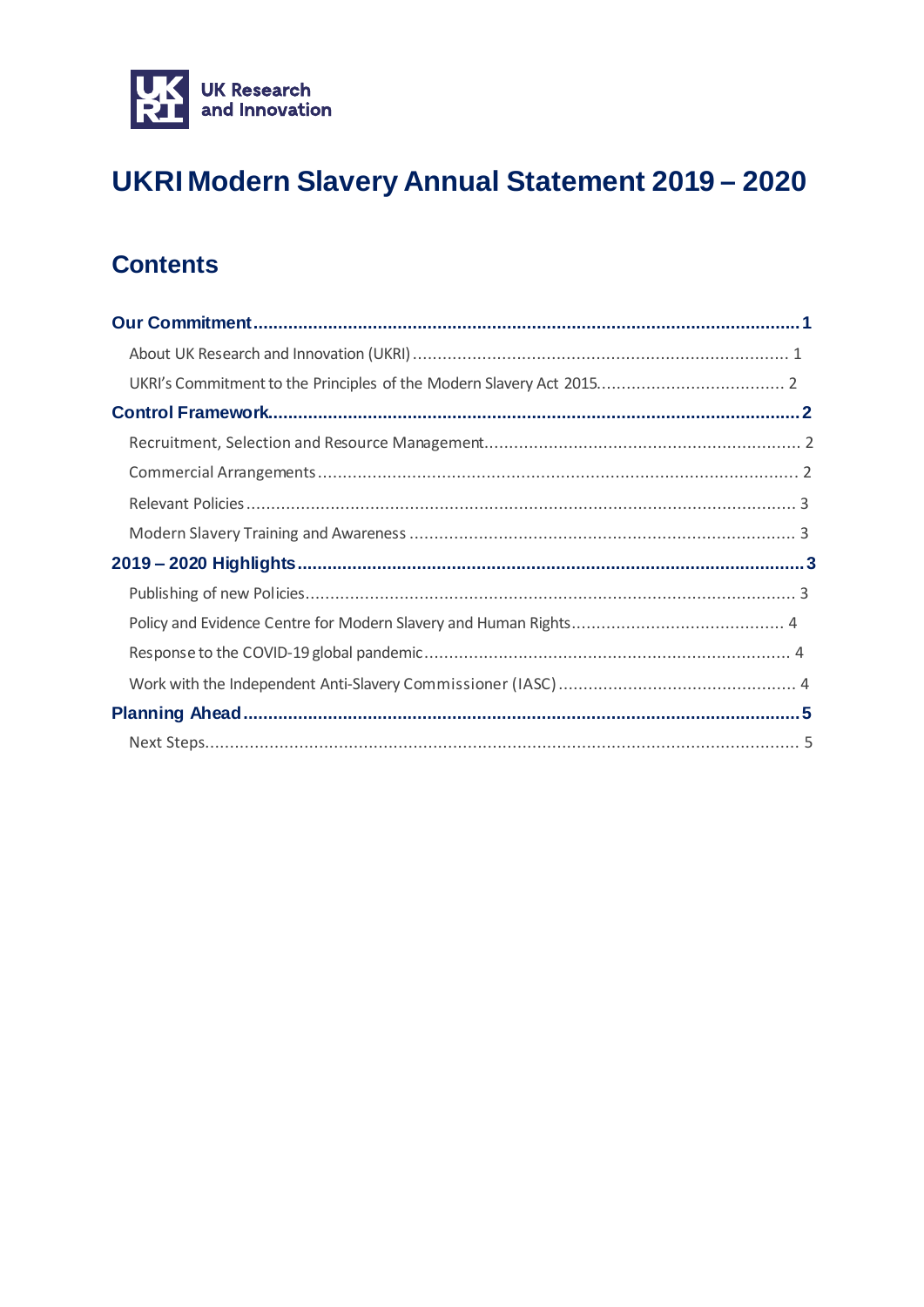

## <span id="page-1-0"></span>**Our Commitment**

#### <span id="page-1-1"></span>**About UK Research and Innovation (UKRI)**

Launched in April 2018, UKRI is a non-departmental public body sponsored by the Department for Business, Energy and Industrial Strategy (BEIS). Our organisation brings together the seven disciplinary research councils, Research England, which is responsible for supporting research and knowledge exchange at higher education institutions in England, and the UK's innovation agency, Innovate UK.

Our vision is for an outstanding research and innovation system in the UK that gives everyone the opportunity to contribute and to benefit, enriching lives locally, nationally and internationally. Research and innovation improve our lives and increase prosperity by creating knowledge that enables us to understand ourselves and the world around us, empowering us to tackle the many challenges we face as individuals and as communities, nationally and globally. We will work with partners to shape a dynamic, diverse and inclusive system of research and innovation in the UK that is an integral part of society

Our mission is to convene, catalyse and invest in close collaboration with others to build a thriving inclusive research and innovation system that connects discovery to prosperity and public good. We bring together nine organisations with great depth and breadth of expertise, allowing us to connect research communities, institutions, businesses and wider society, in the UK and around the world. This combination enables us to work across the whole research and innovation system, informed by our networks and expertise. As the UK's largest public funder of research and innovation it is our responsibility to ensure the health of the system as a whole, now and in the future. As a steward of this system, we will work together with many other actors. These include our close partners at the heart of the research and innovation system such as Higher Education Institutions and institutes, innovative businesses, investors, not-for-profit organisations and policy makers, and a wider set of partners such as those in the education system and civil society. We will fulfil our stewardship role through the ways in which we catalyse, convene, incentivise, invest in and conduct research and innovation.

In pursuing our vision and mission, we will continue to harness the depth and breadth of our councils' expertise and engagement, working with partners right across the research and innovation system to facilitate the movement of people and ideas through the system. Together, we will deliver the Government's ambitions of a world class research and innovation sector that is at the heart of the UK's economic and social fabric for decades to come.

We are an independent organisation with a strong voice for research and innovation, both to government and internationally. We are principally funded through the Science Budget by the Department for Business, Energy and Industrial Strategy (BEIS), supported and challenged by an independent chair and board. This statement covers the activities of UKRI, consisting of over 7,200 employees based in the UK, and colleagues seconded to overseas postings hosted by the Foreign and Commonwealth Office and other stakeholders.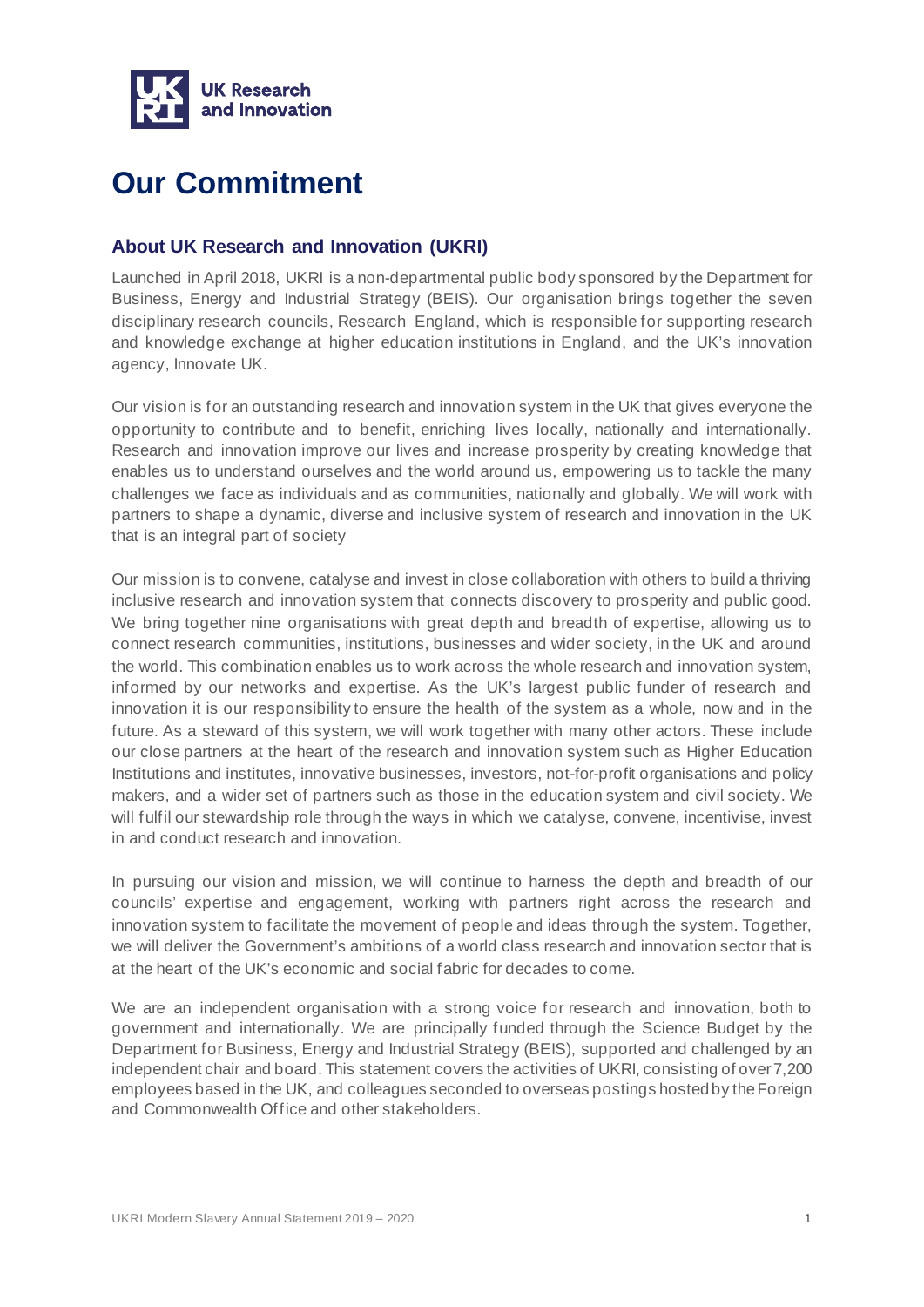

#### <span id="page-2-0"></span>**UKRI's Commitment to the Principles of the Modern Slavery Act 2015**

Modern slavery is a crime and a violation of fundamental human rights. It takes various forms which deprive a person of their liberty in order to exploit them for personal or commercial gain; such as slavery, servitude, human trafficking and forced and compulsory labour. UKRI is committed to the principles of the Modern Slavery Act 2015 and the abolition of modern slavery and human trafficking.

## <span id="page-2-1"></span>**Control Framework**

#### <span id="page-2-2"></span>**Recruitment, Selection and Resource Management**

At UKRI our recruitment processes are designed and managed to ensure that all prospective employees are legally entitled to work in the UK. Via our Baseline Personal Security Standard (BPSS) process, which consists of verification made up of the following 4 parts (RICE), we obtain assurance on:

- Right to work Nationality and Immigration Status (including an entitlement to undertake the work in question)
- Identity ID Data check (electronic identity authentication name, address, aliases, links, accounts, etc.)
- Criminal Records Search for unspent convictions only (Basic Disclosure)
- Employment history check Confirmation of past 3 years employment (minimum) history / activity

Furthermore, UKRI has a rigorous suite of policies and a confidential Employee Assistance Programme all of which are designed to support and safeguard our employees.

#### <span id="page-2-3"></span>**Commercial Arrangements**

We are committed to ensuring transparency within our business and supply chain; and ensuring our approach to tackling modern slavery and human trafficking is consistent with our disclosure obligations under the Modern Slavery Act 2015. We endorse the implementation and promotion of ethical business practises to protect our staff from abuse and exploitation and expect the same high standards from all our contractors, suppliers and other business partners. As part of our contracting processes we include specific prohibitions against the use of forced, compulsory or trafficked labour, or anyone held in slavery or servitude, whether adults or children. We expect that our suppliers will hold their own suppliers to the same high standards.

UKRI's procurement for goods and services is provided by a shared services provider, UK SBS. Our supply chain is extensive, and we procure goods and services from a wide range of suppliers. UK SBS have published their statement on Slavery & Human Trafficking which includes their mechanisms for guarding against modern slavery in their client's supply chains. This statement is published on the [UKSBS](http://www.uksbs.co.uk/use/Documents/UK%20SBS%20Slavery%20and%20Human%20Trafficking%20Statement.pdf) website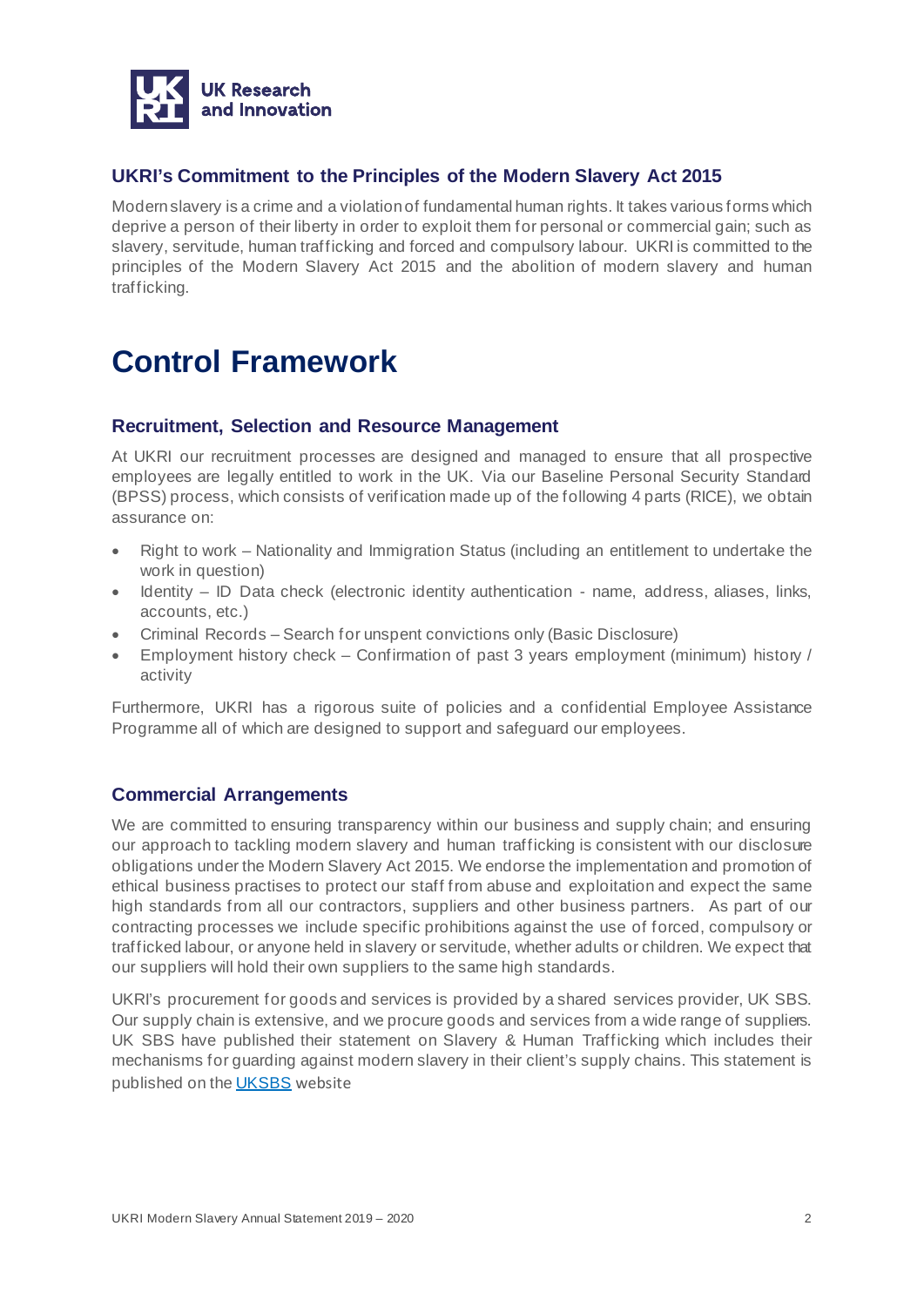

#### <span id="page-3-0"></span>**Relevant Policies**

UKRI operates a series of policies to mitigate the risk of modern slavery and outlines the steps taken to prevent slavery and human trafficking in its operations; these include the [Code of Conduct,](https://www.ukri.org/files/termsconditions/rcukukriterms/code-of-conduct-pdf/) [Whistleblowing Policy](https://www.ukri.org/files/termsconditions/ukri-whistleblowing-freedom-to-speak-up-pdf/), and t[he Disciplinary Policy.](https://www.ukri.org/files/termsconditions/rcukukriterms/disciplinary-pdf/) UKRI has also published a policy o[n Preventing](https://www.ukri.org/about-us/policies-and-standards/preventing-harm-safeguarding-in-research-and-innovation/) [Harm \(Safeguarding\)](https://www.ukri.org/about-us/policies-and-standards/preventing-harm-safeguarding-in-research-and-innovation/) in Research and Innovation and a [Safeguarding Policy,](https://www.ukri.org/files/termsconditions/ukri-safeguarding-policy-pdf/) which includes International Safeguarding. These policies are accessible to all UKRI staff and the public and are currently being reviewed and modernised.

Whistleblowing Policy - UKRI encourages all its staff, customers and other business partners to report any concerns related to the direct activities, or the supply chains of, the organisation. This includes any circumstances that may give rise to an enhanced risk of slavery or human trafficking. UKRI's [whistleblowing procedure](https://www.ukri.org/about-us/policies-and-standards/whistleblowing-policy/) is designed to provide a simple process for employees and other concerned parties to make disclosures, without fear of retaliation. Employees, customers or other concerned parties can also refer to the UK National Helpline at [www.modernslaveryhelpline.org](https://ukri.sharepoint.com/sites/og_strategy2/Shared%20Documents/Governance/Policies%20-%20restricted/Modern%20Slavery/Annual%20Statement%20FY%202019-20/www.modernslaveryhelpline.org) or call 0800 012 1700.

#### <span id="page-3-1"></span>**Modern Slavery Training and Awareness**

Prior to the founding of UKRI, and the start of UKRI's first financial year, individual Councils introduced an e-learning Modern Slavery Awareness training tool accessible to UKRI staff.

In October 2019, the People, Finance and Operations Committee decided that all staff in Band G (Heads of Department/Function) and above would be required to take this training and discuss any risks that can be considered proactively within their teams. This group was enrolled, and the training plan was implemented in February 2020 with a deadline of October 2020. As of the 1<sup>st</sup> October 75% of staff in Band G have successfully completed the Modern Slavery Awareness Training. UKRI is working towards 100% completion by the end of the financial year.

Additional training will be offered to staff with a greater exposure to modern slavery risks and issues.

UKRI published the Modern Slavery & Human Trafficking Policy in 2018 with guidance for employees, to ensure staff are fully informed about modern slavery and what to do if they suspect modern slavery is taking place within our business and supply chain, as well as in organisations benefiting from our funding.

## <span id="page-3-2"></span>**2019 – 2020 Highlights**

#### <span id="page-3-3"></span>**Publishing of new Policies**

In May 2020, UKRI published its Preventing Harm in Research and Innovation policy which aims to prevent and address sexual exploitation, abuse and harassment, bullying, psychological abuse and physical violence in the research and innovation sector, building on good practice where it exists. The policy applies to all UKRI funded activities but is especially relevant to research and innovation activities that UKRI funds in resource poor settings or in fragile or conflicted affected regions or countries where the risk of modern slavery may be higher. The policy sets out our expectations of individuals and organisations involved in the research and innovation activities that we fund and the actions that will be taken if these expectations are not met.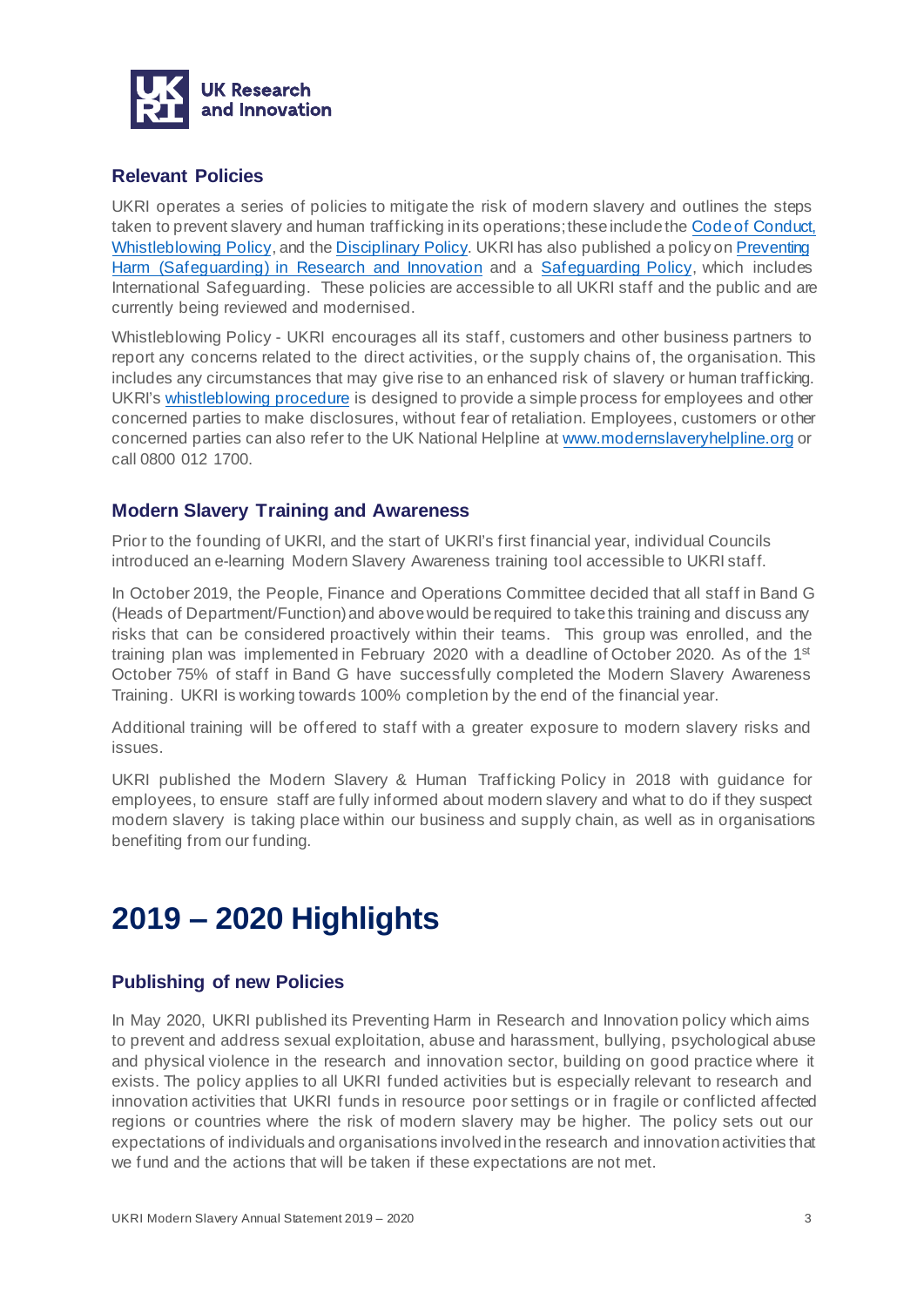

#### <span id="page-4-0"></span>**Policy and Evidence Centre for Modern Slavery and Human Rights**

UKRI has committed £10 million over 5 years to fund the Policy and Evidence Centre for Modem Slavery and Human Rights (Modern Slavery PEC). The centre was created to address the gap in high-quality academic research, policymaking and law-making, as well as frontline work with people directly affected by modern slavery. The programme is being actively supported by Arts and Humanities Research Council (AHRC) through the UKRI Strategic Priorities Fund, with the Economic and Social Research Council (ESRC) and the Home Office. More recently the *Virtual International Conference: Assisting and Protecting Survivors of Modern Slavery, Human Trafficking & Forced Labour*, organised in partnership with the Commonwealth Parliamentary Association UK (CPA UK), marked the official opening of the Modern Slavery and Human Rights Policy and Evidence Centre**.**

#### <span id="page-4-1"></span>**Response to the COVID-19 global pandemic**

In March, UKRI launched its COVID-19 urgency grants scheme, which offers rapid response funding to projects that examine the impact of the pandemic and seek to mitigate it. Through this mechanism, UKRI is supporting research into the increased vulnerability to modern slavery resulting from the COVID-19 pandemic, particularly regarding the needs of victims and survivors, the link between human trafficking and child criminal exploitation, and the unanticipated effects of policies responding to the pandemic. From 1<sup>st</sup> September 2020, UKRI has funded three awards which will last for six months, worth a combined £320,000 in the following areas:

- 'Understanding the Impact of COVID-19 on Modern Slavery in Global Garment Supply Chains', Prof. Genevieve LeBaron, University of Sheffield
- 'Tackling Modern Slavery in Malaysian Medical Gloves Factories Using a Whole-Systems Approach to the Supply Chain', Prof. Alex Hughes, Newcastle University
- 'Sharing Good Practices in Protection of Workers and Victims of Modern Slavery During the COVID-19 Pandemic', Prof. Tomoya Obokata, Keele University

Further information and updates will be issued through the Modern Slavery and Human Rights Policy and Evidence Centre's website: [www.modernslaverypec.org.](http://www.modernslaverypec.org/)

#### <span id="page-4-2"></span>**Work with the Independent Anti-Slavery Commissioner (IASC)**

A UKRI researcher at the University of Nottingham's ['The Rights Lab':](https://www.nottingham.ac.uk/research/beacons-of-excellence/rights-lab/index.aspx) from the Gateway to Research scheme worked with the **IASC** on a three-month project supported through the UKRIfunded Partnership for Conflict, Crime and Security Research (PaCCS). The placement in the IASC started at the beginning of 2020, looking particularly at the evidence for the support available for victims of modern slavery once they are within the National Referral Mechanism. They identified many elements of good practice and made some recommendations to improve collaborative working. The findings have been presented to the UKRI-funded Modern Slavery Policy and Evidence Centre's independent Advisory Group, where they are informing their input to the running of this SPF programme. The PaCCS programme funded a second Doctoral placement in Spring 2020, this time with the [Transparency in Supply Chains \(TISC\) Report.](https://www.paccsresearch.org.uk/news/yongyu-zeng-joins-paccs-and-the-tisc-report/) The placement involved working with TISC's Supply Chain data, aiming to identify indicators of potential criminal activity.